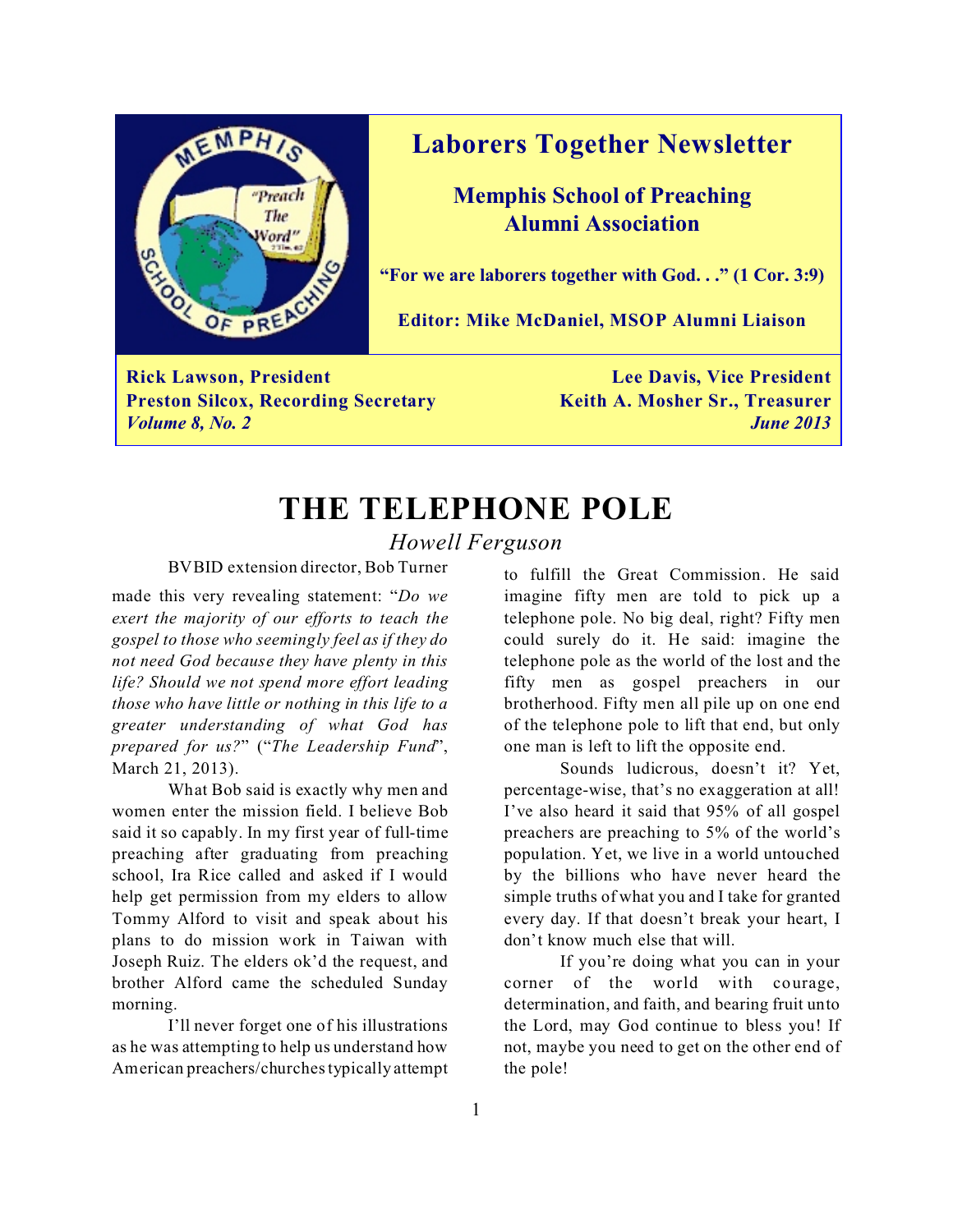# **TOP 10 THINGS PREACHERS LOVE ABOUT PREACHING!**

*Jeff Jenkins*

"The expectations of a preacher are endless. Some members expect them to be omniscient, omnipresent and omnipotent. But different preachers are wired differently." That's the way Thom Ranier began his article dealing with ten things preachers don't like about preaching.

So, with apologies to Thom for sort of taking his title I decided to write from a different approach. What do preachers really love about preaching? What aspects do they enjoy the most?

Some preachers may really enjoy and be fulfilled by counseling while another dreads even the thought of it. So, I did a little informal and very unscientific survey of a rather large number of preachers. We contacted a wide range of preachers (ages, length of time preaching, many different regions).

I asked them a simple question. "What do you like most about preaching?" It was an opened-ended question, and they were asked to give their top ten list. Some gave ten; others gave less than ten. They were all extremely helpful and insightful.

After a general reading with numerous answers here are the top ten things preachers like most about preaching with a comment from at least one preacher on each (they are in reverse order, you know David Letterman style)! Oh, and by the way, you may have your own list, and we would love to see what you would add?

10. Flexibility of Schedule. "Preaching gives me the opportunity to spend more time in study in view of serving full-time. Whether it is study for sermons and lessons or personal study. I have more time to do these things than if I had a "regular" job. Ministry brings different challenges and opportunities. Days are different."

9. That "aha" moment when somebody gets it. "That moment in the sermon when you utter the phrase you wanted, in the way you wanted, and by the reaction on at least one face, you KNOW "they got it"—clearly understood the point you were trying to make. I love hearing a member say, 'I really needed to hear that today.' I love to see folks turning pages and giving feedback because that shows that they are 'into' what you are saying."

8. Growing closer to God. "I am thankful that my 'job' is to go deeper in the Word. It also strengthens me in the fact that I realize more and more as I study, and as I am called on to minister to a broken family, or asked to preach a difficult sermon, it is a reminder that I cannot do this alone, that I need God in my life. I love preaching because it makes me want to be better. Knowing God's Word deepens my own personal relationship with God."

7. How it affects my family. "The opportunity for my wife and children to hear and see my love for God and His Word. Giving your family a unique and joyous view of the bride of Christ and the work you do."

6. Proclaiming God's Word. "You get to tell the greatest of all stories and share the richest of all treasures all summed up in the name JESUS! It is tough to describe the rush I get by getting to preach God's Word. I love standing in front of people and preaching."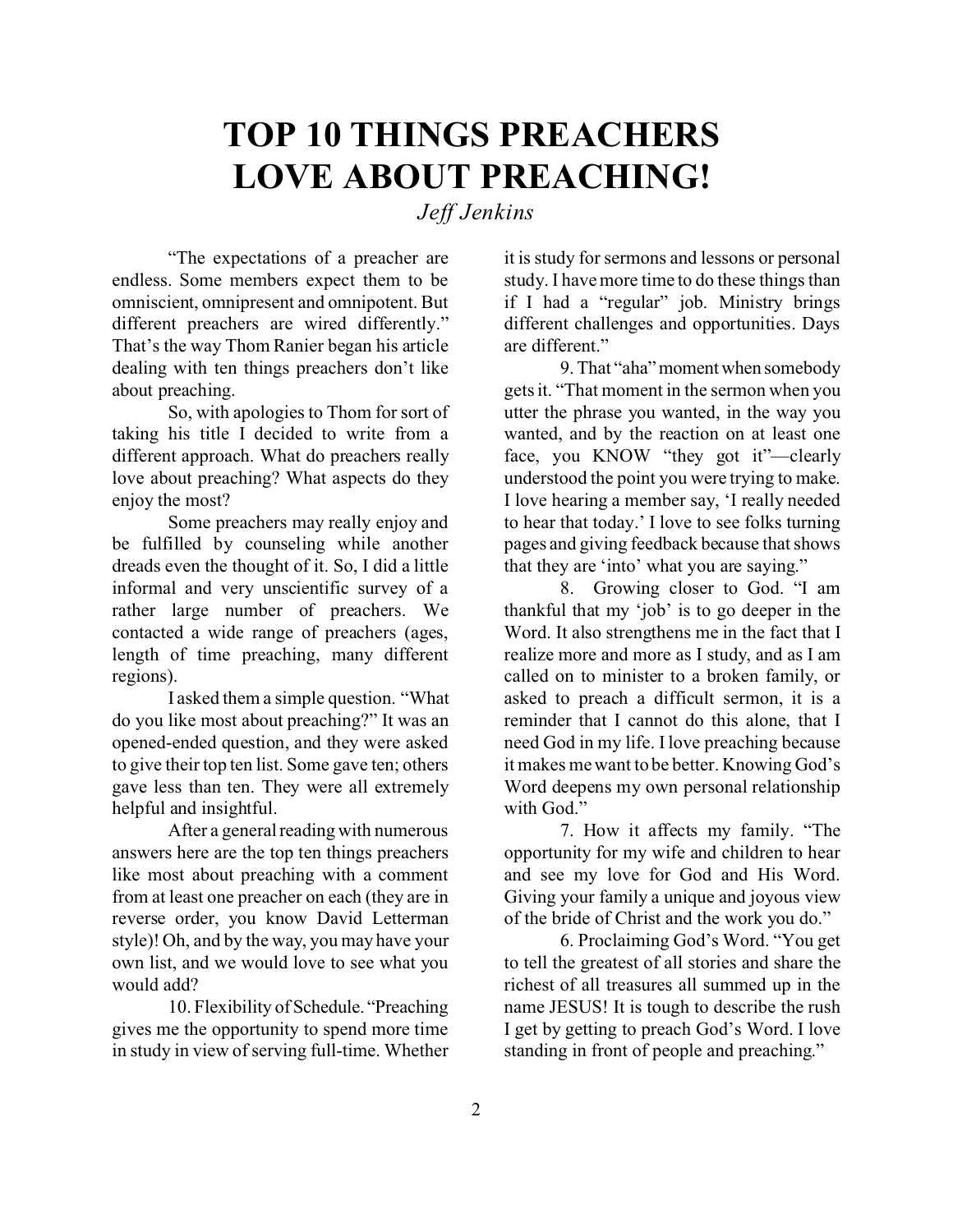5. The fellowship of brethren. "Associating with some of the most incredible people in the world. I love the fellowship of brethren, those whose lives are also focused on living for God and serving Him. The blessing of being workers together with God."

4. Helping people through difficult times. "Preachers get to share sacred moments in the lives of Christians – weddings, births, funerals, etc. Preachers are able to bring God's comfort to souls who are hurting because of sickness and death, heartaches and disappointments, family problems, etc. I love the opportunities I'm given to help people in their great times of need. I enjoy being looked to for help and guidance. I love helping people."

3. Association with other preachers. "I love the camaraderie of other gospel preachers. We may be the most automatic fraternity in the world. I love the opportunity I have as a preacher to associate with some of God's most outstanding servants—my fellow preachers. The feeling of belonging to a

fellowship of greatness."

2. The study of God's Word. "Preaching allows you the blessing of immersing yourself in the greatest book on earth. The chance to plunge deeply into biblical study. I get to dig deeper in Scripture than most. I love being able to commit my time to studying. When I learn something totally unexpected from my study."

1. Transformed lives. "There is nothing more important in this life than for someone to hear and obey the Gospel. We are able to witness the transformation that takes place in the lives of lost and broken people. Being engaged in God's eternal plan. The privilege to provide hope. Preaching gives me the opportunity to make eternal differences."

What would you add to this list?

Dear Father in Heaven, thank You for Your glorious Gospel. Thank You dear God for those who are involved in sharing that Good News with others. In the Name of Jesus we pray, Amen.

## **I HAVE HEARD THAT SERMON BEFORE**

*Mike McDaniel*

As I made preparations recently to teach my class on History Of Christian Missionary Efforts II, I found the following story which illustrates how quickly a sermon can travel even in the days prior to the internet.

At the memorial service for missionary, Otis Gatewood, on September 21, 1999, Harvie M. Pruitt told the following story. In 1955, Norvel Young preached a sermon at the Broadway church in Lubbock, Texas, about the Prodigal Son. He had five unique points. Harvie Pruitt's mother wrote down the five points and sent them to her son

in one of her letters. Harvie was in Germany at that time. He liked the sermon outline very much and used the same five points in a sermon to the English-speaking congregation in Frankfurt, Germany. Otis Gatewood was in the audience, and he also liked the five points. He made notes, and when he was visiting in Lubbock a few months later, he preached a sermon **with the same five points** to the Broadwaycongregation. They recognized it as Young's sermon. When he got back to Frankfurt, Otis Gatewood said, "Why didn't you tell me where you got that sermon?" Harvie Pruitt said, "My mother sent it to me."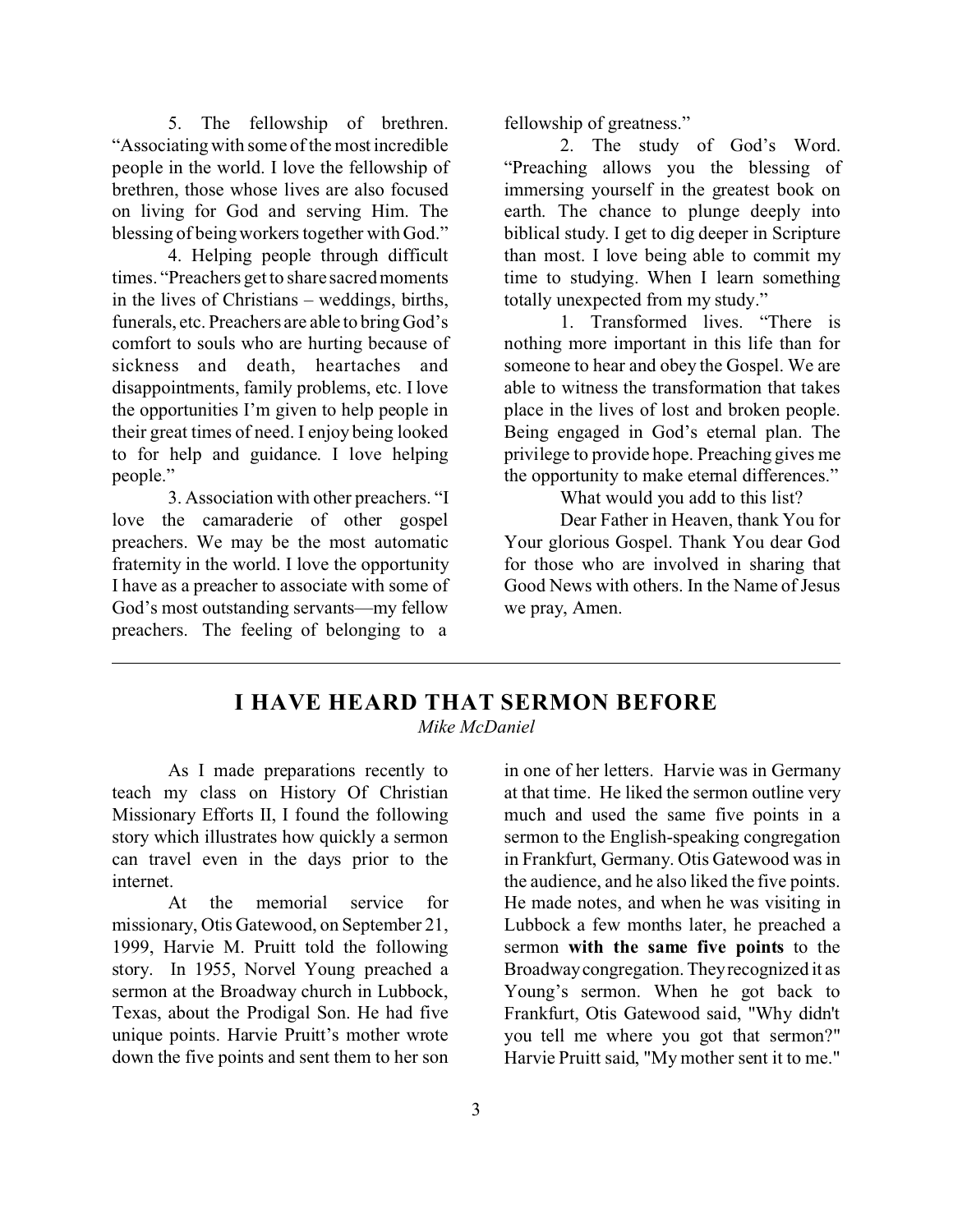# **MEMPHIS SCHOOL OF PREACHING ALUMNI ASSOCIATION**

*Larry Powers*

What a great blessing it is to have received instruction at the Memphis School of Preaching. As alumni, we owe so much to the godly elders and faithful brethren of the Forest Hill church, to brethren Roy J. Hearn, Curtis Cates, Bobby Liddell, B.J. Clarke, the faculty, and the staff. As alumni, we should be excited about the future of the Memphis School of Preaching. The school continues to train men to "preach the Word" and to send out gospel preachers who are dedicated, effective, well-prepared proclaimers of the Truth. The Memphis School of Preaching Alumni Association was formed to help and support this great work. What do you know about the MSOP Alumni Association?

The Memphis School of Preaching Alumni Association was organized in 1969. The Constitution and Bylaws of Memphis School of Preaching Alumni Association were submitted and approved at the board meeting of March 31, 1992. These bylaws have undergone very little change since that time. The bylaws were amended April 1, 2008, March 30, 1999, and March 30, 2010. Article IV of the Constitution and Bylaws was changed in 2011 to read "that the president and vice-president of the graduating class will serve as board member and alternate until the next election of board members."

Any person who has graduated from MSOP is eligible for membership in the Alumni Association. The MSOP Alumni Association is composed of a board of directors consisting of one member from each graduating class elected from the graduated classes by the members of that class present at the annual lectureship. The board of directors

meets annually on Tuesday of the annual lectureship. Board members serve for four years. The board of directors is to represent the association's membership. There is an Executive Committee consisting of the president, vice-president, secretary/treasurer, and recording secretary. All officers and directors are elected at the annual lectureship with the exception of the secretary/treasurer who is appointed by the alumni president. The president and vice-president are elected for a two year term and may be re-elected for only one additional two year term. The following men have served as president: James Thomasson (1969-70), Donald Rhodes (1970-71), Bobby Tillman (1971-72), Bill Crossno (1973-75), Emanuel Daugherty (1975-76), Calvin Barber (1976-77), Jack Coultas (1977-78), Bill Crossno (1978-79), Ray Peters (1979-80), Joe Nichols (1980-81), Jim Dearman (1981-82), Keith Mosher (1982-83), Jerry Westmoreland (1983-84), Bobby Wood (1984-85), Don Treadway (1985-87), Roger Jackson (1987-90), Bobby Knox (1990-94), Ron Gilbert (1995), T.J. Clarke (1996-2000), Larry Powers (2001-2004), Cliff Newell (2005-06), Mike McDaniel (2007-10) and Rick Lawson (2011-present). The president presides at all meetings of the association and at all meetings of the executive committee. He serves as liaison between the Alumni Association and the administration of the Memphis School of Preaching. The president is responsible for the execution of the bylaws of the Alumni Association. Brother Keith Mosher, Sr. has been the secretary/treasurer for many years. Preston Silcox is currently the recording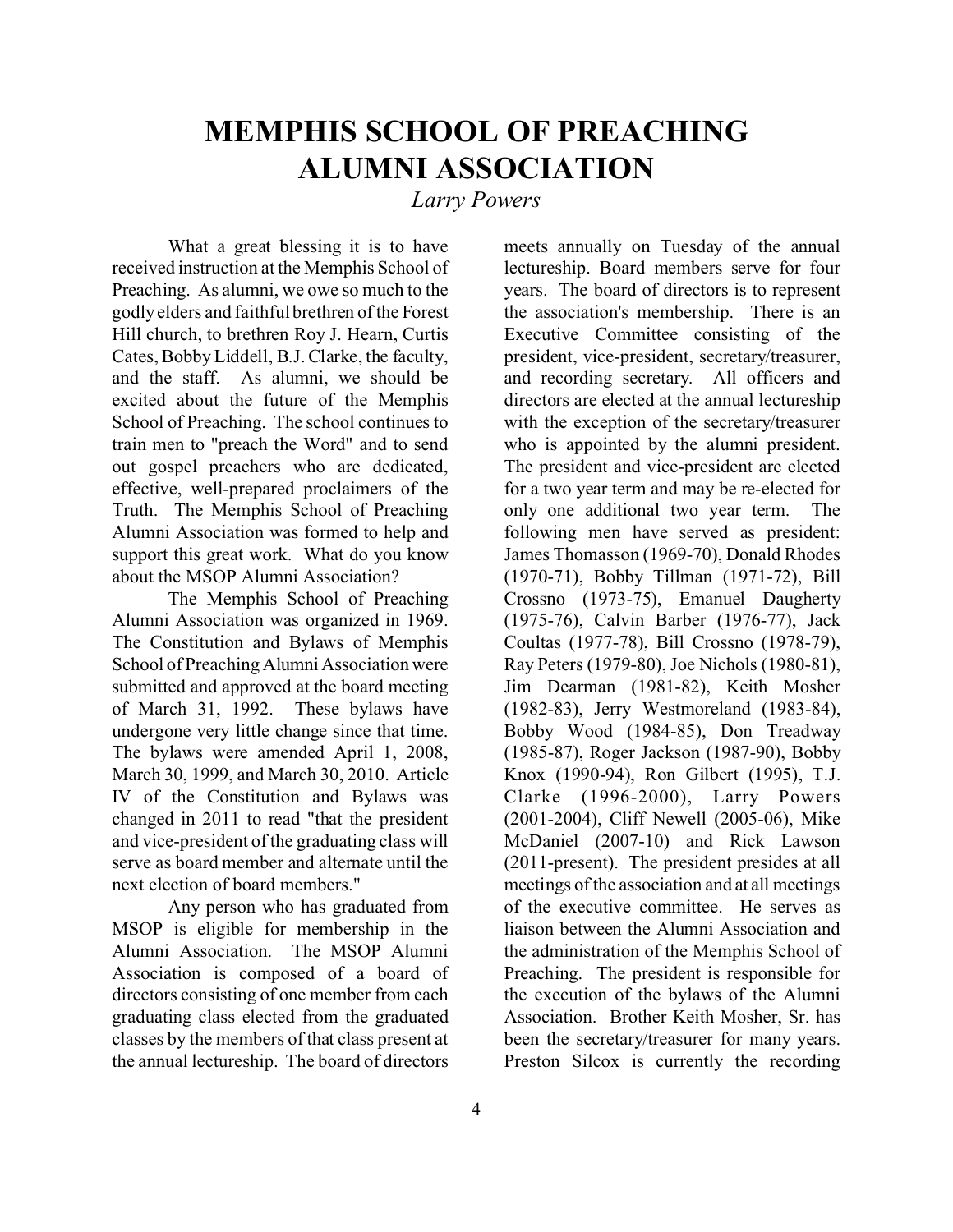secretary. [Brother Powers served admirably in that capacity for many years. MM].

The Awards and Recognition committee is responsible for the selection of the Alumnus of the year. This committee is composed of those who have been selected as Alumnus of the year.

What has the alumni association been able to accomplish over the years? At the April 2, 1996 board meeting the MSOP Alumni Working Fund had a balance of \$893.25. At the April 1, 1997, board meeting there was a discussion concerning voluntary dues. It was decided that the voluntary dues would be \$25.00 per year. At the board meeting March 29, 2005 it was determined that a minimum of \$3,500.00 be kept in the Alumni Working Fund. The working fund has continued to grow over the years enabling the Alumni to help with several projects for the school. From the Alumni Fund, the alumni have been able to contribute funds to help with the shelving in the Library (2001), \$3,500.00 to help with furnishings for an apartment (2003), \$7,000.00 for power point projectors for the first and second year class rooms (2006), \$1,000.00 to the building fund (2008), \$3,400.00 to help with books and

 software for the Library (2009), \$2,500.00 for books and materials for the World Missions program and \$500.00 for the World Mission program (2011). In 2013, it was decided to help with the modifications of one apartment for a handicapped student, and the work to help support the school continues.

Several of the alumni have passed from this life, and it was decided at the board meeting in 1999 that the Alumni Association would give a \$250.00 death benefit to the surviving spouse or family.

 The MSOP Alumni Association has published several books with the proceeds of the sales going to help the school.

If you are one of the alumni of the Memphis School of Preaching, have you paid your \$25.00 voluntary dues? A PayPal account has been established to help in this. You may use this method of paying your voluntary dues at MSOP.org/alumni. This donation method is exclusively for alumni of the Memphis School of Preaching.

Every Alumnus of the Memphis School of Preaching is encouraged to become more active in support of the school and the alumni association.

# **Honorary Alumni**

During the MSOP Alumni and Friends Dinner, two people were bestowed the honor of becoming Honorary Alumni: Racine Wilder, faithful preacher's wife and ladies' day speaker, and John Grubb, long time missionary. His work in Southeast Asia and on behalf of the Chinese people has blessed the lives of many people and brought them to Christ. We were glad both could be in attendance at the dinner.

In response, **John Grubb** wrote, "It

was a great surprise and honor to be named one of the 2013 Honorary Alumnus of Memphis School of Preaching. I am so thankful to be able to encourage the work being done by the school and to encourage those who graduate from the school to begin their concentrated work in the Kingdom. This good influence is being evidenced in the United States and many nations around the world. May the Lord continue to bless our efforts in the Kingdom."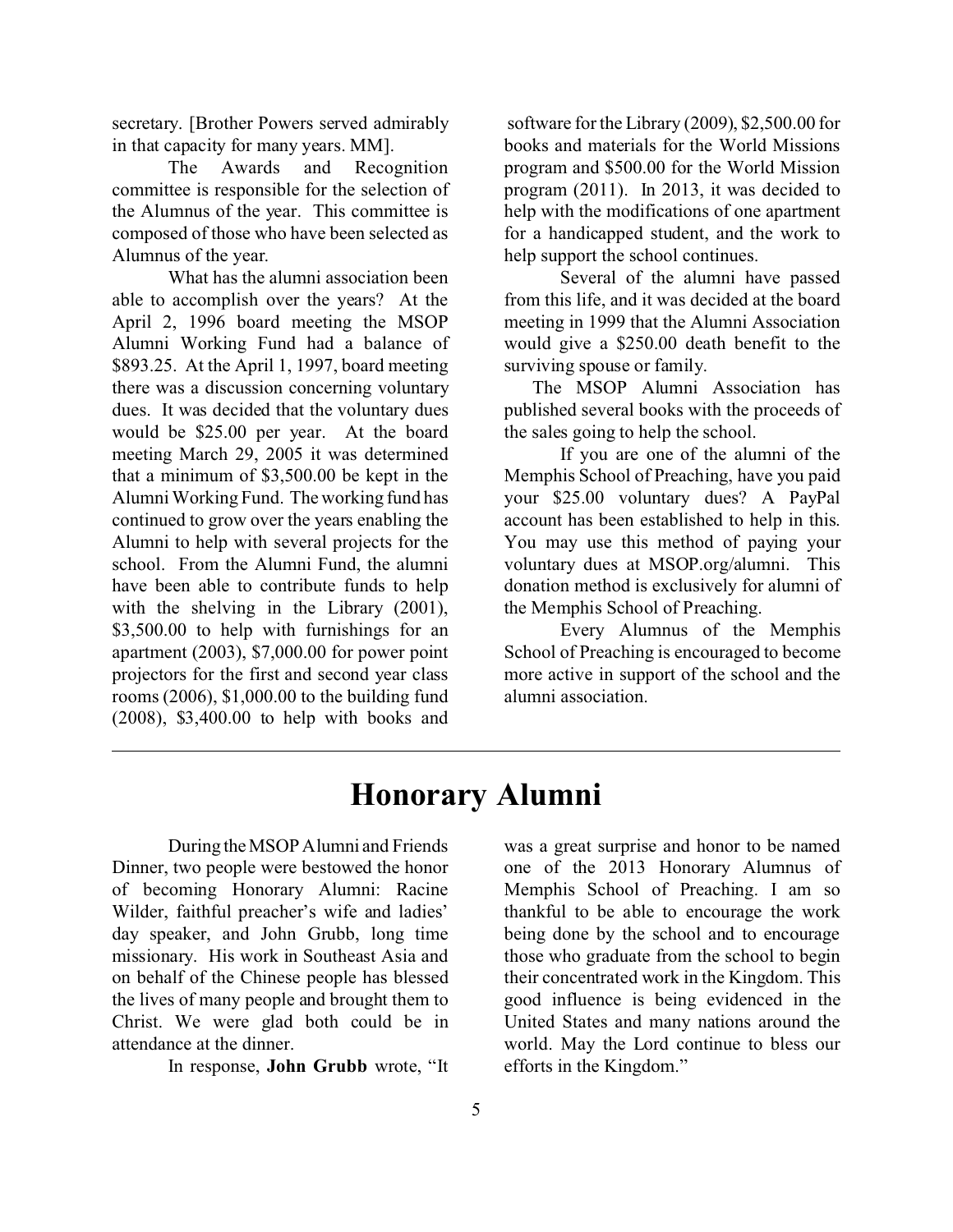### ALUMNI NEWS

#### *Recent Moves*

Alumni President **Rick Lawson (1999)** has moved from Sunset church of Christ in Nashville, AR to Adairsville church of Christ in Adairsville, GA.

**Charles Harris (2011)** has begun working with the Pine Street church of Christ, which is located in Crossett, AR.

**Jerry Martin (1979)** writes, "It is great to hear from you. I greatly appreciate all you do to further the work being accomplished at MSOP and for keeping us all informed. I think you already have the changes in my personal contact information.However, just in case you do not have all the information I have posted it below. Jerry and Denise Martin, 1472 Old Federal Rd Shorter, AL 36075." Jerry is the new Dean of the School of Human Services at Amridge University. We appreciate the good work he did for the Lord at MSOP and wish him well in his new work.

**Bob Horn (2006)** writes, "We have now accepted the work at the Florence church of Christ in Murfreesboro, TN. My family and I moved here the first week of June and are now looking forward to working with the brethren here.

**Chance Hicks (2007)** is the new campus minister of Jacksonville State University under the oversight of the elders of the Jacksonville, Alabama, church of Christ.

**Brad McNutt (2007)** will be relocating to Oxford, Alabama, in August to become the pulpit minister of the Oxford church of Christ.

**Eugene Jenkins (1980)** writes, "Luvenia and I are presently in our fifth week in Jamaica. We have worked with several congregations, and will teach in Tydixon (St Mary) next week. We return home on July 1."

**Josh Clevenger (2010)** is moving to

Rockmart, Georgia, to work with the Rockmart church of Christ.

#### *Surgery*

**Tim Wilkes Sr. (1981)** writes, "You probably already know, but Clifton Angel, preacher at the Coldwater church of Christ, was diagnosed with Thyroid cancer. His surgery is to be Wednesday, June 19.

#### *Mission Efforts*

**Tim Wilkes Sr. (1981)** writes, "in July, I, my wife Lynn and older daughter, Ginger Bayless, will work with the Lord's church in Peterborough, England. They will teach a VBS, and I will preach a meeting."

**Sean Hochdorf (1996)** writes, "We are happy to report that the work in Arusha, Tanzania is going well. Our visitors from Alabama recently concluded an effective campaign in White Rose (a suburb of Arusha) spreading the gospel and handing out over 300 bibles. As a result, 20 have obeyed the gospel, and we are praying there will be more to follow. Our current visiting group from Oklahoma began their campaign on Tuesday in the village of Ngurdoto. With 20 visitors, and a large number of brethren from the community taking part, we are hoping that the Word will be sown in good soil and more will be added to the Kingdom. The congregation in Ngurdoto began last year when this same group conducted a study with a local Pentecostal preacher named Gaudence. Gaudence was converted as were several of the members where he formerly preached. He has since undergone strong persecution from the Pentecostal leaders but has continued to remain firm. This year's campaign is an effort to not only reach the lost but also to strengthen the brethren who face demanding challenges each day to remain faithful. In addition to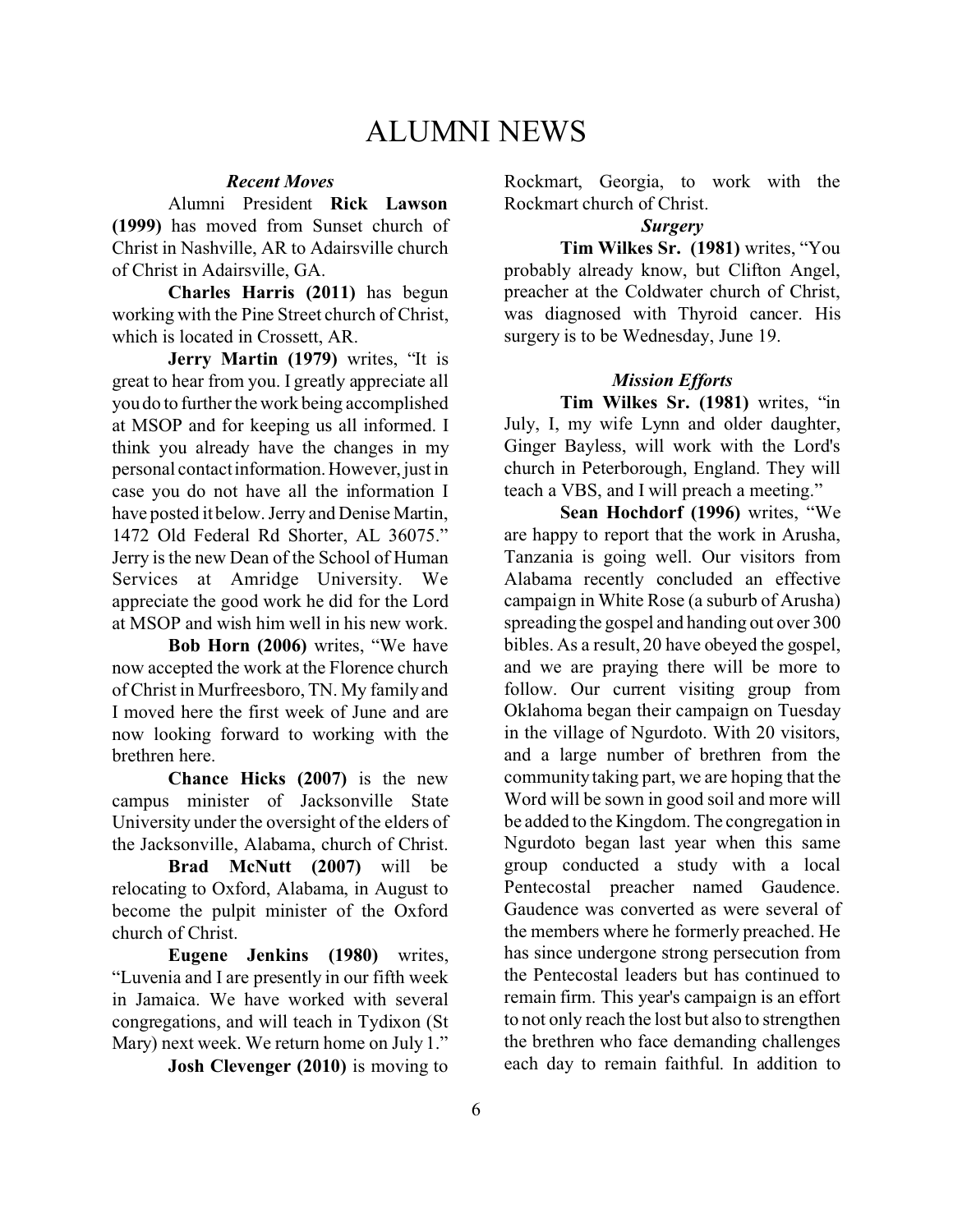keeping the church in your prayers, please pray for the citizens of Arusha as well. Local elections are taking place and they have become quite heated. In the past three days we have had two bombings and a number of people have been killed. While we don't feel like we are in any immediate danger we certainly hope that the violence will come to an end soon and Arusha can get back to being the peaceful place it normally is. We will return to the states to begin our furlough in August. If you are interested in learning more about the work in Tanzania we would be glad to come and tell you all about it. Feel free to email us at: [sean@tanzaniamissions.com.](mailto:sean@tanzaniamissions.com.) Our address is Sean Hochdorf, PO Box 14041, Arusha, Tanzania.

In his recent newsletter, **Ron Gilbert** (1995) wrote, "IBTM is reaching many souls around the world. Since our last Newsletter we have reported from our students that 3 new congregations have been established. Many times here in the USA we get sad news that congregations have closed their doors and no longer are meeting. It sure is wonderful news to hear that new congregations of the Lord's Church are being established around the world. We have also had 29 baptisms and 75 restorations reported. We have enrolled 3 new students in our preacher training program and have about 30 that will graduate from preacher training schools in Africa this fall. We are thankful to the Lord for this good news. We have been busy during the past few weeks getting materials shipped out to Africa. Within the past 2 weeks, we sent out 13 boxes of books, tracts, Bibles and Bible materials to 7 different locations in Africa. In this material, we also sent out 5,000 Gospel tracts printed in Swahili and 8,500 printed in English. We sent nearly 300 text books and 194 Bibles and New Testaments to 4 different preacher schools. We have also sent a box of books to 3 new

students." Ron wrote me not long ago and asked me to include this special request for help. "International Bible Teaching Ministries now has more than 8,000 students from 160 nations enrolled in the online Bible correspondence course program. Of these, a few are Christians wanting to grow in knowledge. Others have embraced denominational error and are not even aware they are lost. But most are simply seekers, looking for the way to heaven. IBTM also now has more than 100 teachers working in this study program - but we need more. The more teachers we have to teach, the more students that we can reach. Our volunteer teachers grade lessons, answer questions and encourage their students to keep studying God's word, all by email. It is a work that requires patience, commitment and a love for lost souls. But occasionally it is also a work that gives our teachers the joy of knowing that someone they have never met face-to-face has put on Christ as a result of their efforts. If this sounds like a work you want to be a part of, please let us know a t [WWW.IBTMinistries.org](http://WWW.IBTMinistries.org).

#### *Birth*

Congratulations to **Justin Paschall (2007)** and his wife Micah, on the birth of a son, Harrison James Paschall, born Friday, June 14. He weighed 7 lbs. 13 oz. and was 20 in. long. Justin says both mom and baby are doing well. Justin preaches for the Ripley church of Christ in Ripley, TN.

#### **Our Sympathy**

**Gladys Bobbitt**, widow of long time Forest Hill elder, James Bobbitt, passed away Friday, March 15. Faculty and students of MSOP attended her funeral at Memphis Funeral Home in her honor.

**Ed Ballard (1971)** passed away on the Lord's Day, April 21, 2013. Recently, he had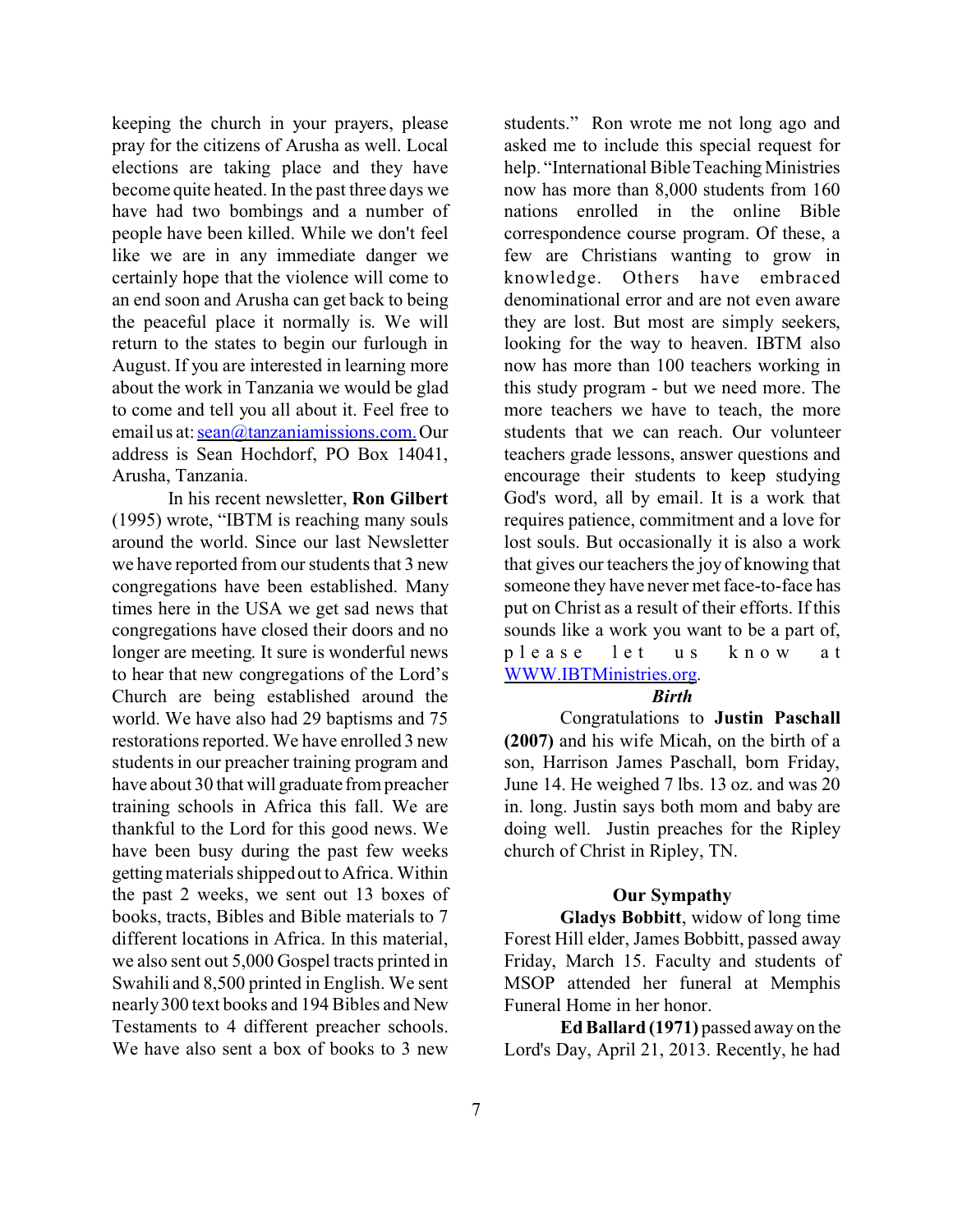been living in Alamo, TN where he used to preach and was preaching at the Roellen congregation near Dyersburg, TN. He was an occasional panelist on A Bible Answer. I was able go to his visitation and extend to sister Ballard the sympathy of the faculty and alumni of MSOP. His MSOP diploma was displayed on a table near the entrance of the Alamo church of Christ facility. Donald Rhodes and wife were also in attendance and perhaps others.

We extend our sympathy to **Eugene Jenkins (1980)** and family in the passing of his brother Hansel Jenkins, who died Friday, April 19.

We extend our sympathy to former Forest Hill elder, D.H. Kirby and family, in the passing of his wife, **Geneva Kirby**, who died Friday, May 31.

#### **Additions To The Church**

**Nicholas Deiger (1971)** writes, "Just a note of the small congregation for which I preach. We have been averaging about 20-25 on Sunday morning. In the last month we have had 5 baptisms and one sister restored to her first love. Oh, what power the Gospel of Christ has on the hearts of those seek a home with Him." Brother Deiger preaches for the Morseville Church of Christ in Core, WV.

#### **Educational Accomplishments**

**James Butler** writes, "The work is going well at the Kingville congregation. I graduated June 8, 2013 from Amridge University with a Doctor of Ministry Degree. I began in 1994 after completing MSOP'S third year program furthering my education. I now hold an accredited BA in Biblical Studies from Southern Christian University, a Master of Divinity in Ministerial Leadership from Regions University, and finally, the Doctor of Ministry from Amridge. May God bless MSOP where I began my studies!"

#### **Graduation & Foundations**

Barry Grider wrote the following concerning the MSOP Graduation and Foundations. "This past Lord's Day, 23 men received their graduation certificates from the Memphis School of Preaching having completed the necessary requirements of the intensive two year program. Most all of these fine brethren have located places to begin their work. Of those who have not, we are confident the Lord will provide. Also, Adam Evans became the first graduate of our World Missions Program, and Timothy Wilkes, II received his certificate for completing the MSOP 3rd Year Program. It was especially rewarding to have as our speaker for this year's graduation Sunday, Larry Acuff, elder and preacher from Lithia Springs, Georgia. Brother Acuff has preached for 52 years and is a seasoned veteran preacher of the gospel. He is known for being a great church builder and has a passion for souls. The congregation, students, and our many guests were richly blessed to hear the three messages he delivered. The school is taking a break this week; however, the summer session will begin on Monday, June 24. We look forward to seeing our returning students and many newcomers who are getting ready to take the challenge. God bless all of them.

The Forest Hill congregation well understands the charge to train men to preach (2 Tim. 2:2). In fact, we start the training early. Foundations, a week of specialized training for young men, will also begin next week here on the campus of Forest Hill and the Memphis School of Preaching. Brother B.J. Clarke, director of the Memphis School of Preaching, will, likewise, direct this program. About 60 young men are expected to participate."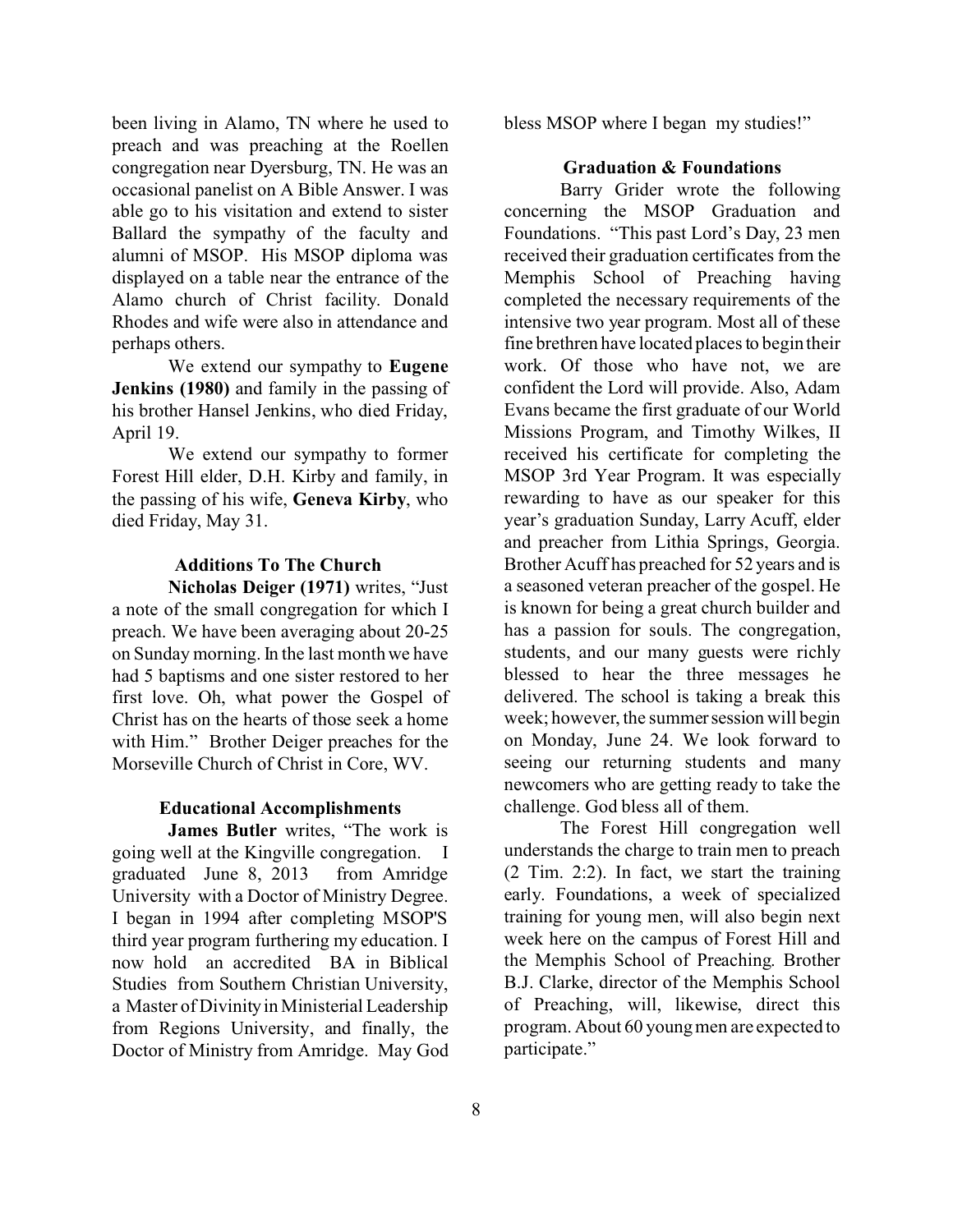# **ALUMNUS OF THE YEAR**

According to our selected criteria, the Alumnus of the Year should be one who:

1. . . . is exemplary in Christian living (Rom. 12:1,2; I Thess. 2:10).

2. . . . faithfully proclaims the whole counsel of God (Acts 20:27; II Tim. 4:1-4).

3. . . . has continued to demonstrate primary devotion to preaching for a period of at least ten (10) years (Acts 4:20; Jer. 10:9).

4. . . . is a fitting example of humble service (Eph. 4:1-3; II Cor. 10:18).

5. . . . has manifested fruitful labors whereby men may glorify God (Matt. 5:16).

6. . . . has demonstrated his willingness to make personal sacrifices for the cause of Christ [health, financial/deprivation, etc. etc.] (Phil. 3:4-11; II Cor. 11:23-28).

7. . . . if he is married, he has been supported in his work by a wife "faithful in all things" (I Tim. 3:11).

8. . . . if he is married, and has children, those children must respect their parents and revere God (Titus 1:6).

9. . . . has lent his moral support to MSOP (attended lectureships, etc.).

The chairman and committee members are ineligible for consideration as nominees. Our Committee chairman is Mark Reynolds. Committee members are past recipients of this distinguished award: Melvin Hampton (1989), Dewey Medlin (1990), Rod Rutherford (1991), Jim Dearman (1992), John Barcus (1993), Skip Andrews (1994), Bobby Gayton (1995), Nick Deiger (1996), Bobby Liddell (1997), Hermon Doss (1998), Dean Gittings Jr. (1999), Ted J. Clarke (2000), Don Rhodes (2001), Jerry Martin (2002), Billy Bland (2003), Bob Spurlin (2004), Gideon Rodriguez (2005), Anthony Hixson (2006), Jeff O'Dell (2007), Michael R. McDaniel (2008), and Eddy Gilpin (2009). Keith Mosher

(2010), Preston Silcox (2011), and Riley Nelson (2012).

Brother Barry Hatcher was bestowed the 2013 Alumnus of the Year award at the Alumni and Friends Dinner. He is certainly a worthy recipient. His work as a faithful missionary and in teaching the Fishers of Men course has been superb. Unfortunately, he was unable to attend. His son, Byran accepted it on his behalf, we were allowed to listen as the son called the father to tell him this exciting news. As B. J. Clarke said, "His reaction, via phone, was both humble, and priceless." Thanks to all of our past recipients who participated in the voting, to all of the alumni who nominated someone theyregarded highly, and to Mark Reynolds who is the able chairman of the Awards Committee.

In response, **Barry Hatcher (1975)** wrote, "I wish to convey my appreciation to all who voted for me to receive the prestigious Alumni of the Year award for 2013. I am sorry I was not present to personally receive it, however, I am grateful my son, Byran, was able to do so on my behalf. It came as a total surprise to me. I never dreamed I would be presented with this award or any other for that matter. I am grateful to the MSOP for the founding knowledge it gave me. Some of the best years of my life were spent in school there. I am very glad the missions school has begun. I know it will prepare many men and women to go into the mission fields all over the world. There is a great need for more faithful brethren to lead hungry minds to the truth and mentor them to take up the work for themselves. Thanks to everyone preaching the gospel today, who continue to hold to the old paths. We are seeing a lot of change in the church and the world, and the pure gospel is the only thing needed. Thank you again."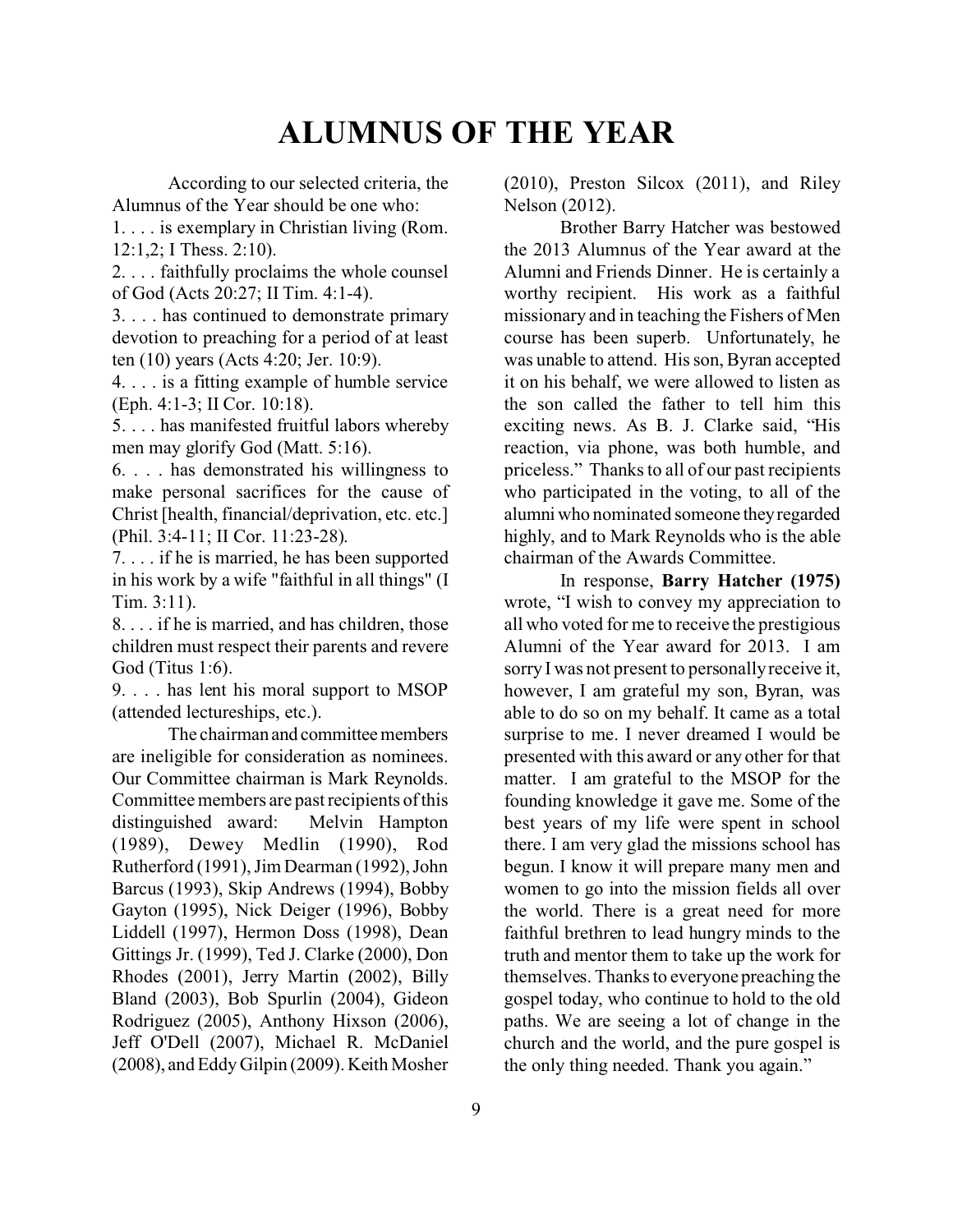#### **MSOP ALUMNI BOARD OF DIRECTORS MEETING**

Our annual meeting took place on April 2, 2013 in the second year classroom. Those present included the officers of the Alumni Association who are President Rick Lawson (99), Vice President Lee Davis (85), Treasurer Keith Mosher (75), Recording Secretary Preston Silcox (95), as well as the MSOP Alumni Liaison Mike McDaniel (85). Thirty board members representing thirty MSOP classes answered the roll call. There were seventeen classes *not* represented in the meeting by their representatives. They were the classes of 68, 70, 72, 73, 74, 79, 80, 81, 83, 84, 86, 89, 90, 91, 93, 03, and 06.

At the time of the meeting, there was \$6006.21 in our account. We had recently paid the \$250 death benefit in memory of Walker Bill Crossno to the funeral home to help with his final expenses at his family's request. Money had been spent on plaques for awards and \$3000 previously authorized for the school use had not been spent. A proposal was offered to help with the modification of an apartment's bathroom to accommodate a handicapped student now attending. It was agreed to give anything over \$2500 to this special need and to add that to the Tuesday night collection for that purpose. *[A wonderful amount of \$9221.25 was collected at the dinner which may be a record and the Alumni Association gave an additional \$3500! MM].*

The motion was made and approved to bestow our Honorary Alumnus pins to Racine Wilder and John Grubb.

There was discussion concerning our alumni association dues. We were dismayed to hear Keith Mosher report that only 114 alumni paid their dues last year. Some may think we mention the dues too much. I am sure that they are among those who pay their dues regularly. However, the reality is that while there is a core group who pay their dues every year, there is a multitude of alumni who do not. Our alumni association has done a lot in the past (see Larry Powers article) and could do so much more to help in the future if more alumni simply paid their annual dues each year. There was some discussion about raising the amount. However, it was felt that what is needed is raising the amount of contributors to the fund. To assist in this matter, Stephen Sutton, Preston Silcox, and Scott Baggett were appointed to a special committee to set up the paying of dues by PayPal at [www.msop.org](http://www.msop.org) and to publicize the availability of such. Our dues are \$25 a year and may also be sent to the school in care of our treasurer Keith Mosher. Make checks payable to MSOP Alumni Association. If it is more expedient, just go to the alumni page of the web-site and pay using your PayPal account. Thanks to our web-master, Joey Davis, for his help in setting this up.

In our only election for this year, Lee Davis was re-elected as Vice President of the Alumni Association. Our thanks to all who were present for their good participation. It was a great meeting.

> Order Your Copy Of "A New Testament Christian" Call 1-800-782-8175 or contact [tyromw@comcast.net](mailto:tyromw@comcast.net) The cost of the 2013 book is \$23. 2013 CDs are \$25. Or you can purchase the book and CD together for \$30. Shipping and handling are extra.